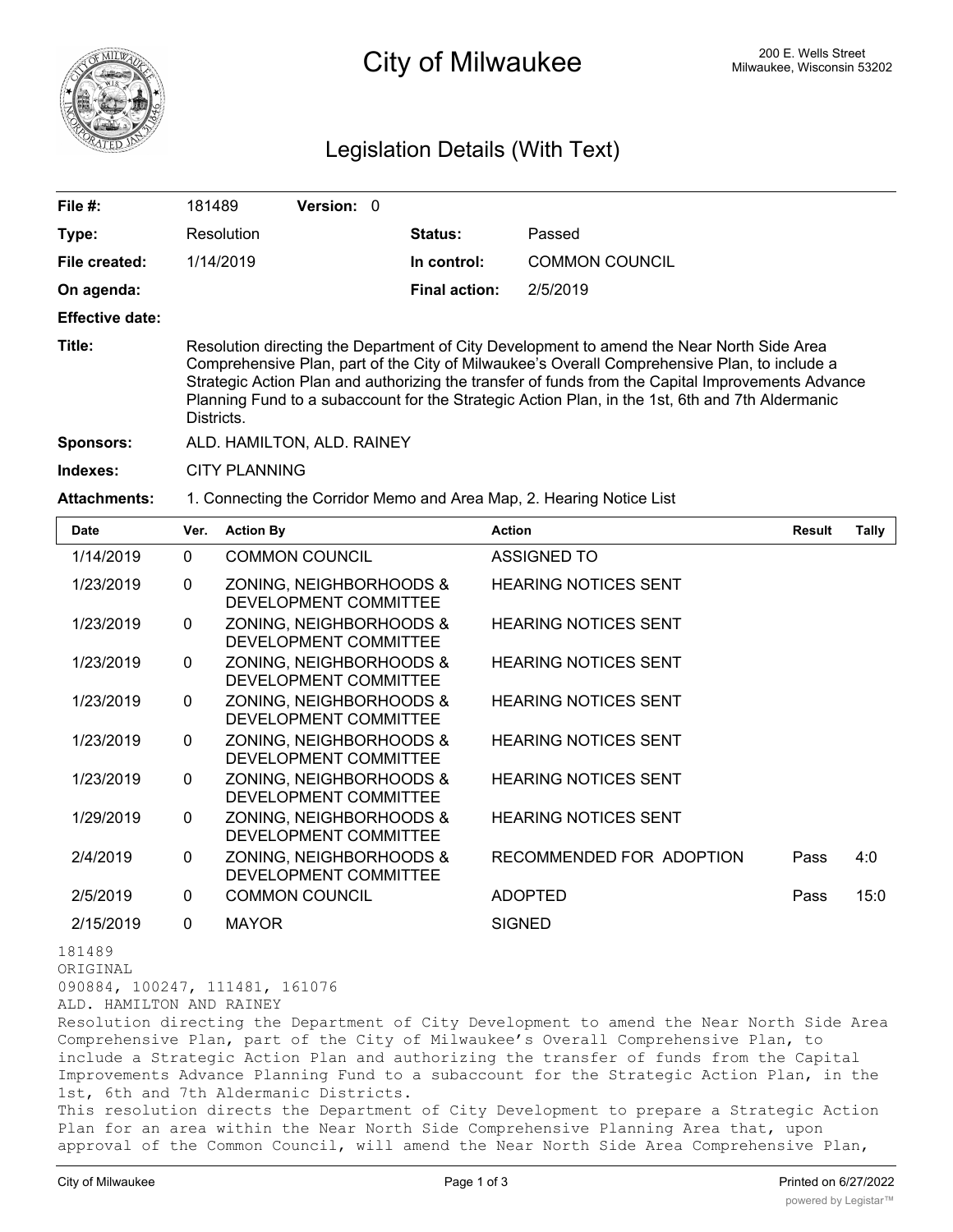## **File #:** 181489, **Version:** 0

as part of the City of Milwaukee's Overall Comprehensive Plan, and authorizes the transfer of funds from the Capital Improvements Advance Planning Fund to a subaccount for the Strategic Action Plan. Whereas, Section 66.1001, Wisconsin Statutes, requires that all cities adopt a comprehensive plan and specifies that comprehensive plans shall be updated no less than once every ten years; and

Whereas, On December 22, 2009, the Common Council of the City of Milwaukee ("Common Council") adopted File No. 090884, which approved the Near North Side Area Comprehensive Plan ("NNSACP") as an element of the Comprehensive Plan of the City of Milwaukee ("City"); and

Whereas, On April 11, 2012, the Common Council adopted File No. 111481 that approved the 30th Street Corridor Economic Development Master Plan, which amended the NNSACP; and

Whereas, The City's procedures for comprehensive planning call for the creation of plan updates, based on emerging land use issues and opportunities, neighborhood input and other factors; and

Whereas, Since the adoption of the NNSACP and the 30th Street Corridor Economic Development Master Plan, there have been multiple projects, proposals, or initiatives in and around the 30th Street Corridor involving sustainable economic development, stormwater management, transportation improvements or recreational facilities; and

Whereas, One catalytic concept recommended by the NNSACP is the development of a series of public amenities, transportation corridors, trails and stormwater management projects that would tie together neighborhoods within the plan area; and

Whereas, There is a need to unify all of these efforts to ensure they are aligned, build consensus around the priorities among partner organizations and residents and set a larger vision that brings multimodal transportation investments, an improved public realm, new recreational opportunities and sustainability together into a single plan document to guide investment, identify priority projects, potential funding sources and responsible parties; and

Whereas, The creation of a Strategic Action Plan ("SAP") as an amendment to the NNSACP will provide an opportunity for the recommendations of these efforts to be formally adopted as part of the Comprehensive Plan of the City; and

Whereas, The SAP recommendations will complement the 30th Street Corridor Economic Development Master Plan; and

Whereas, The SAP planning area is generally bounded by West Custer Avenue and Lincoln Creek to the north, North 20th Street to the east, West Burleigh to the south and North Sherman Boulevard to the west; and

Whereas, Pursuant to the update and amendment procedure for comprehensive planning adopted by Common Council File No. 161076, the planning process will involve extensive community engagement and public participation; and

Whereas, Public participation in the planning process is critical to ensure that the SAP reflects the goals of the local community and considers issues identified by key stakeholder groups; and

Whereas, The preparation of the SAP will require coordination with various communitybased organizations to facilitate community engagement and technical assistance from outside consultants and funds are necessary for such services; and

Whereas, The current unencumbered balance in the Capital Improvements Advance Planning Fund cannot be expended unless it is transferred to a specific subaccount; now,